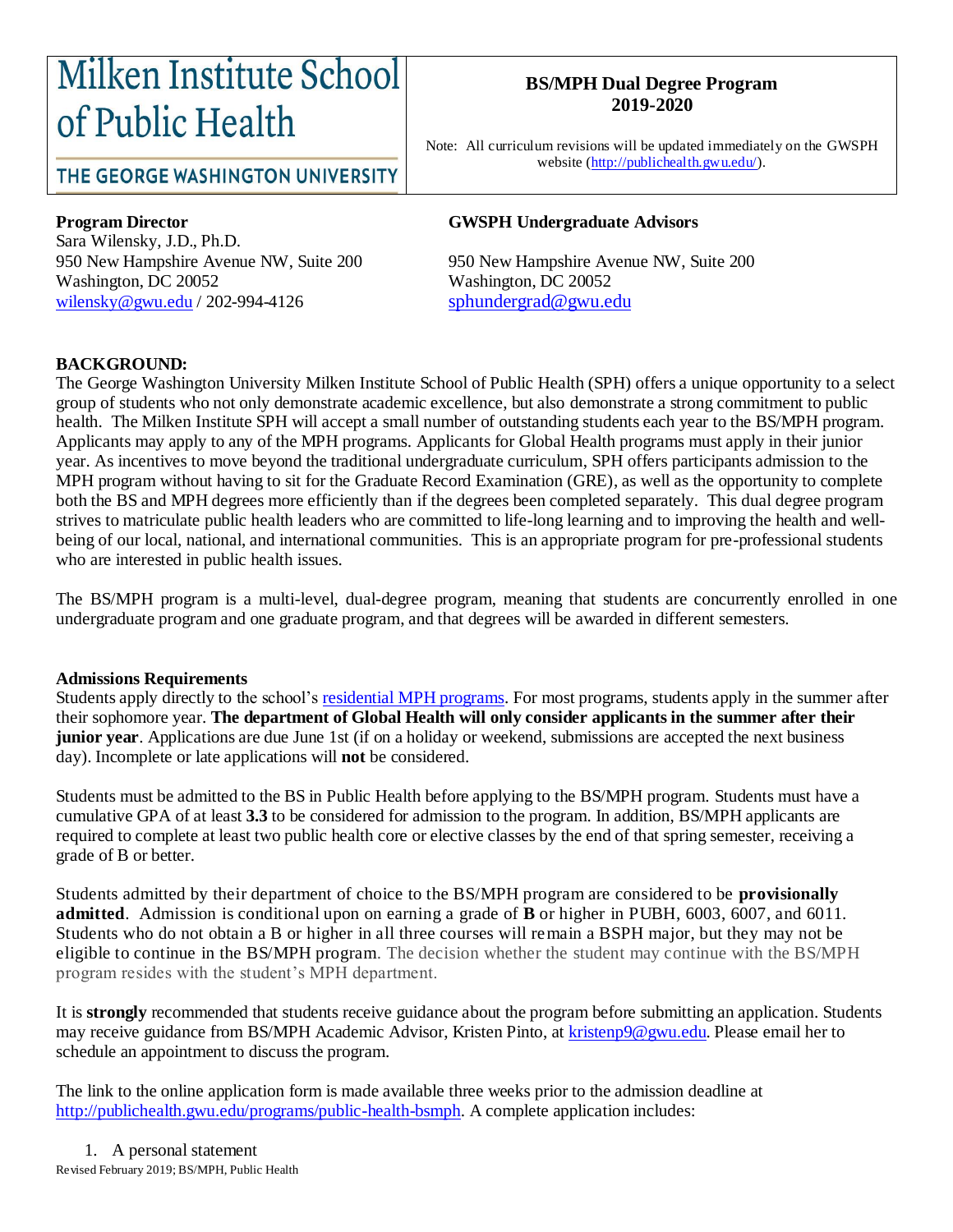- a. The statement of purpose should explain how you became interested in your field of choice; the contribution you hope to make to your field; and how you believe GW's program will help you reach your career goals. If there is anything unusual in your transcripts, standardized testing, or resume that you wish to explain to the admissions committee, please include this information in your Statement of Purpose.
- 2. Two letters of recommendation faculty members preferred;
- 3. Your resume;
- 4. Your unofficial transcript from BanWeb (Admissions will cross-check it against an official copy)
	- a. For students applying to the Department of Epidemiology and Biostatistics ONLY, you **must** have completed MATH 1200 or higher **OR** STAT 1051, 1053, 1127 or higher.
- 5. GRE scores, if you choose to submit them. *(GRE or other standardized test scores are not required for admission. However, applicants may submit standardized test scores if they feel that including this information will enhance their application.)*

No student is considered to have declared a BS/MPH until this process is completed and the student has received, and returned signed, the letter of acceptance from the GWSPH Office of Recruitment and Admissions. Thereafter students receive guidance from the Undergraduate Program Advisor **and their MPH faculty advisor**. Students are strongly encouraged to receive academic guidance from the Undergraduate Program Advisor in order to register for all subsequent undergraduate semesters. Students follow the prescribed curriculum effective in the year that he/she matriculates into the BS/MPH in Public Health program. The student, with the assistance of the Program Advisor, is responsible for managing the undergraduate degree requirements and the four crossover graduate courses. The student will work with the MPH faculty advisor to plan the graduate degree coursework beyond the crossover courses.

#### **BS/MPH GRADUATION REQUIREMENTS**

- 1. **Graduate Credit Requirement**. 120 undergraduate credits are required for the BS degree; 45 graduate credits are required for the MPH degree.
- 2. **Course Requirements**. Successful completion of the undergraduate program is required for the BS degree, and completion of the remaining graduate Core Courses and the Program-Specific Courses are required for the MPH degree.
- 3. **Grade Point Requirement**. A 3.0 (B average) overall grade point average is required for graduate courses.
- 4. **Time Limit Requirement**. Both degrees must be completed within six years of the date accepted to the School of Public Health.
- 5. **Transfer Credit Policy**. In concordance with undergraduate and graduate established policies.
- 6. **Comply with policies and procedures** as outlined in the University and SPH requirements. After completing the BS degree, students will follow all graduate policies outlined in the University Bulletin and the SPH Student Handbook. Pay particular attention to the SPH requirements to complete human research training (CITI training), to complete 16 hours of professional enhancement (8 hours *before* completing the BSPH and *another* 8 hours before completing the MPH) activities, and to pass the Academic Integrity Quiz.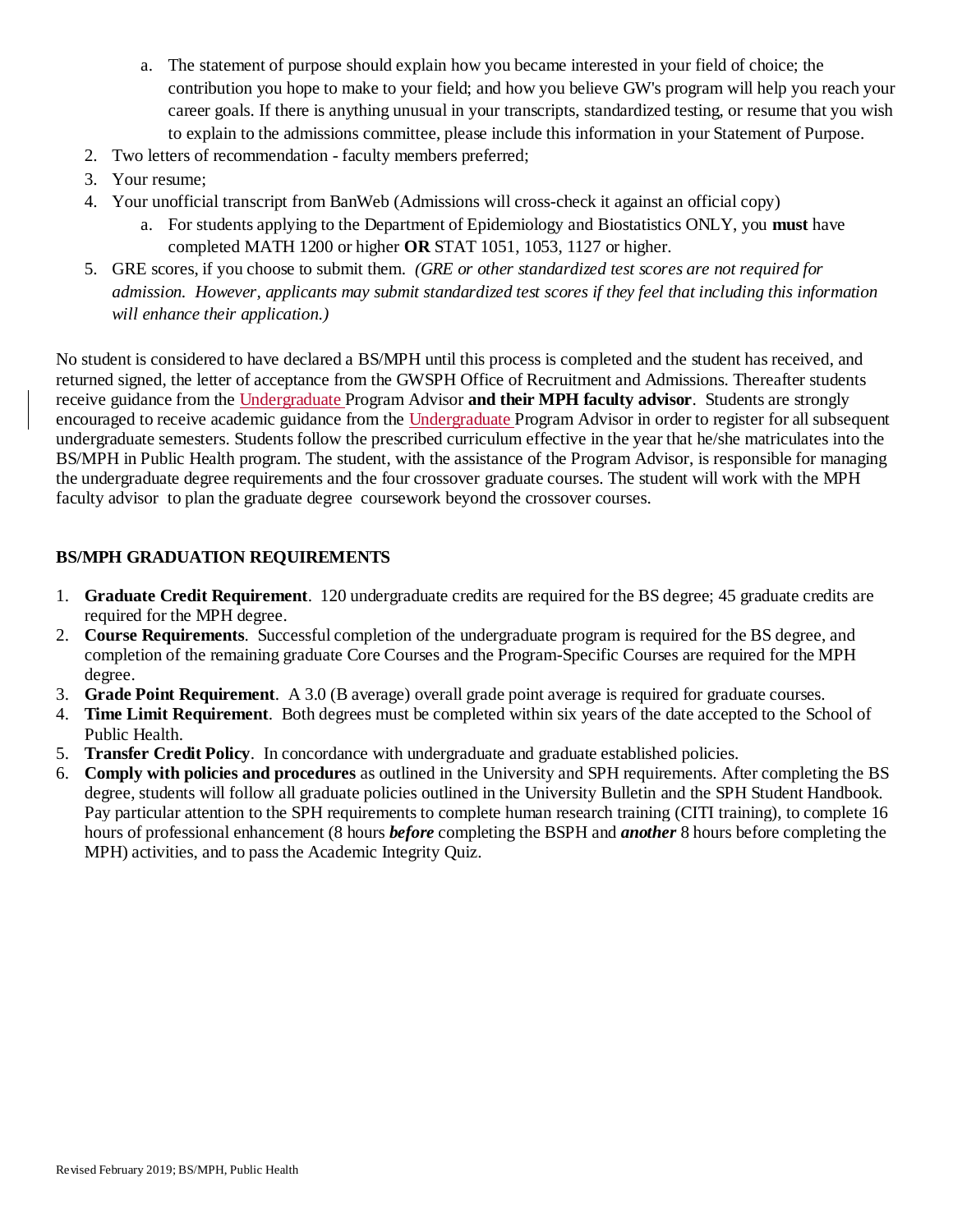**Prerequisite Requirements**: Please note that these are prerequisites for required core courses, rather than prerequisites to apply to the program.

| <b>Required Course</b>      | Prerequires(s)                                                                            |
|-----------------------------|-------------------------------------------------------------------------------------------|
| <b>PUBH 2110</b>            | BISC 1005, 1006, 1007, 1008, 1115 (with 1120/1125 lab), 1116 (with 1126 lab), or HONR     |
|                             | 1033 (Scientific Reasoning & Discovery: Biology Only)                                     |
| <b>PUBH 2112 &amp; PUBH</b> | PUBH 1101- Introduction to Public Health                                                  |
| 3135W                       |                                                                                           |
| <b>PUBH 3130</b>            | ECON 1011- Principles of Economics I (Microeconomics)                                     |
| PUBH 4140 and 4141          | PUBH 3130 & PUBH 3135W; no more than 1 other core course can be taken concurrently.       |
|                             | Students accepted in Fall 2019 and after must also satisfy the Research Methods Selective |
|                             | prior to enrolling in 4140W or 4141.                                                      |

Students are responsible for reviewing and understanding the policies and requirements as outlined in the Undergraduate and Graduate Student Handbooks, which can be found here: <https://publichealth.gwu.edu/content/services-students> and the University's Bulletin. The Bulletin is available online at [www.gwu.edu/~bulletin/.](http://www.gwu.edu/~bulletin/)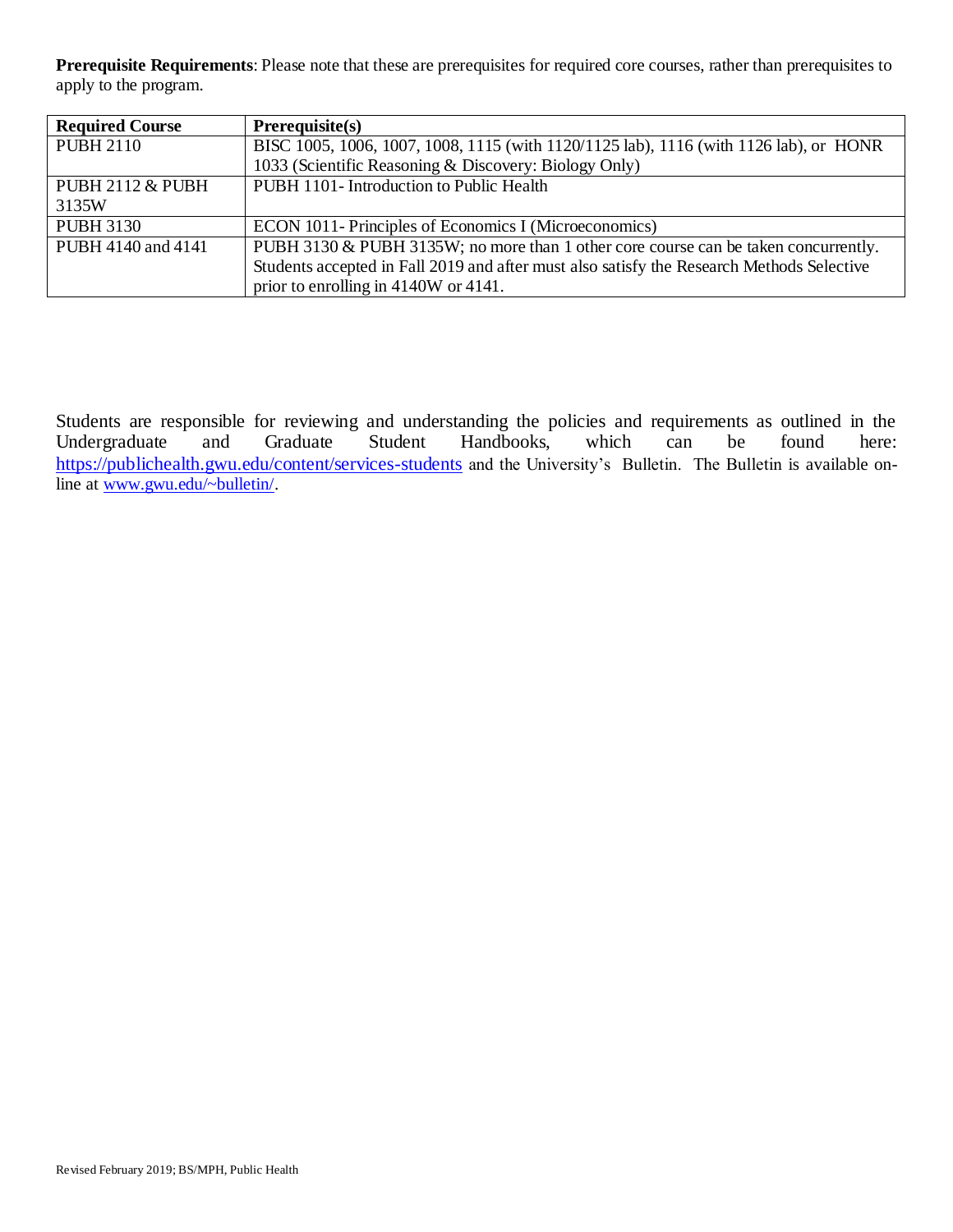## Milken Institute School of Public Health

#### **BS Public Health/MPH**

THE GEORGE WASHINGTON UNIVERSITY

#### **Program-at-a-Glance 2019-2020**

| <b>BS/MPH Credit Distribution Chart</b>                                                                                                                                                                                                                                                                                                             |                   |                           |  |  |  |
|-----------------------------------------------------------------------------------------------------------------------------------------------------------------------------------------------------------------------------------------------------------------------------------------------------------------------------------------------------|-------------------|---------------------------|--|--|--|
| Category                                                                                                                                                                                                                                                                                                                                            | <b>Non Premed</b> | <b>Premedical Credits</b> |  |  |  |
|                                                                                                                                                                                                                                                                                                                                                     | <b>Credits</b>    |                           |  |  |  |
| BS General Education Requirements (minimum)*                                                                                                                                                                                                                                                                                                        | 19                | $19 + 38$ pre-med $Cr^*$  |  |  |  |
| BS Public Health Core Course Requirements/Research                                                                                                                                                                                                                                                                                                  | 34                | 34                        |  |  |  |
| Selective (Includes 10 graduate crossover credits)                                                                                                                                                                                                                                                                                                  |                   |                           |  |  |  |
| <b>BS SPH Electives</b>                                                                                                                                                                                                                                                                                                                             | 9                 | 9                         |  |  |  |
| <b>BS</b> Additional Electives                                                                                                                                                                                                                                                                                                                      | 58                | 20                        |  |  |  |
| <b>BS</b> Total Credits                                                                                                                                                                                                                                                                                                                             | 120               | 120                       |  |  |  |
| MPH additional Credits (program-specific $+$ graduate                                                                                                                                                                                                                                                                                               | 35                | 35                        |  |  |  |
| electives)                                                                                                                                                                                                                                                                                                                                          |                   |                           |  |  |  |
| BS/MPH Total Credits $(120 \text{ credits plus} 35 \text{ credits} = -155$                                                                                                                                                                                                                                                                          | 155               | 155                       |  |  |  |
| total credits)                                                                                                                                                                                                                                                                                                                                      |                   |                           |  |  |  |
| *Gen Ed's credit total = Gen Ed's plus premedical concentration curricular requirements.                                                                                                                                                                                                                                                            |                   |                           |  |  |  |
|                                                                                                                                                                                                                                                                                                                                                     |                   |                           |  |  |  |
|                                                                                                                                                                                                                                                                                                                                                     |                   |                           |  |  |  |
| <i>*General Curriculum Courses</i>                                                                                                                                                                                                                                                                                                                  |                   |                           |  |  |  |
| Means $\Omega$ of $\mathbf n$ , $\mathbf n$ , $\mathbf n$ , $\mathbf n$ , $\mathbf n$ , $\mathbf n$ , $\mathbf n$ , $\mathbf n$ , $\mathbf n$ , $\mathbf n$ , $\mathbf n$ , $\mathbf n$ , $\mathbf n$ , $\mathbf n$ , $\mathbf n$ , $\mathbf n$ , $\mathbf n$ , $\mathbf n$ , $\mathbf n$ , $\mathbf n$ , $\mathbf n$ , $\mathbf n$ , $\mathbf n$ , |                   |                           |  |  |  |

**Note: See Bulletin for most up-to-date version of the University General Education Requirements and approved courses: http://bulletin.gwu.edu/university-regulations/** *Consult with your Advisor. Courses may count toward more than one requirement as noted below.*

#### **\*\*BS Public Health Core Course Requirements and Graduate Substitutions**

| <b>Public Health Core Courses (21 credits)</b> |                |                                                   |
|------------------------------------------------|----------------|---------------------------------------------------|
| <b>Required Courses</b>                        | <b>Credits</b> | <b>Title</b>                                      |
| <b>PUBH 1101</b>                               |                | Introduction to Public Health and Health Services |
| <b>PUBH 1102</b>                               |                | History in Public Health                          |
| <b>PUBH 2110</b>                               |                | <b>Public Health Biology</b>                      |
| <b>PUBH 3130</b>                               |                | Health Services Management and Economics          |
| <b>PUBH 3133</b>                               | 3              | Global Health and Development                     |
| <b>PUBH 3135 W</b>                             |                | <b>Health Policy</b>                              |
| <b>PUBH 4140 W or</b>                          | 3              | Senior Seminar: Grant Proposal or                 |
| <b>PUBH 4141</b>                               |                | Senior Seminar: Community Needs Assessment        |
|                                                |                |                                                   |

| Research Methods Selective* (3 credits) - Must choose 1 course from list below: |  |  |  |
|---------------------------------------------------------------------------------|--|--|--|
|                                                                                 |  |  |  |

| <b>Choose 1 Course</b>                                                                                           | <b>Credits</b> | <b>Course Title</b>                                   |  |
|------------------------------------------------------------------------------------------------------------------|----------------|-------------------------------------------------------|--|
| <b>PUBH 3152</b>                                                                                                 |                | <b>Qualitative Methods in Public Health</b>           |  |
| <b>EXNS 3111</b>                                                                                                 | 3              | <b>Nutrition Science Research Methods</b>             |  |
| <b>EHS 2107</b>                                                                                                  | 3              | Theory and Practice of Research in a Clinical Setting |  |
| SOC 2101                                                                                                         | 3              | Social Research Methods                               |  |
| <b>PSC 2101</b>                                                                                                  | 3              | Scope and Methods of Political Science                |  |
| <b>PSYC 2101</b>                                                                                                 | 3              | Research Methods in Psychology                        |  |
| <b>ANTH 3531</b>                                                                                                 | 3              | Methods in Sociocultural Anthropology                 |  |
| *Additional research methods courses as approved by the Program Director may fulfill Research Methods Selective. |                |                                                       |  |
| <b>Total Undergraduate</b>                                                                                       | 24             |                                                       |  |
| <b>Core Credits</b>                                                                                              |                |                                                       |  |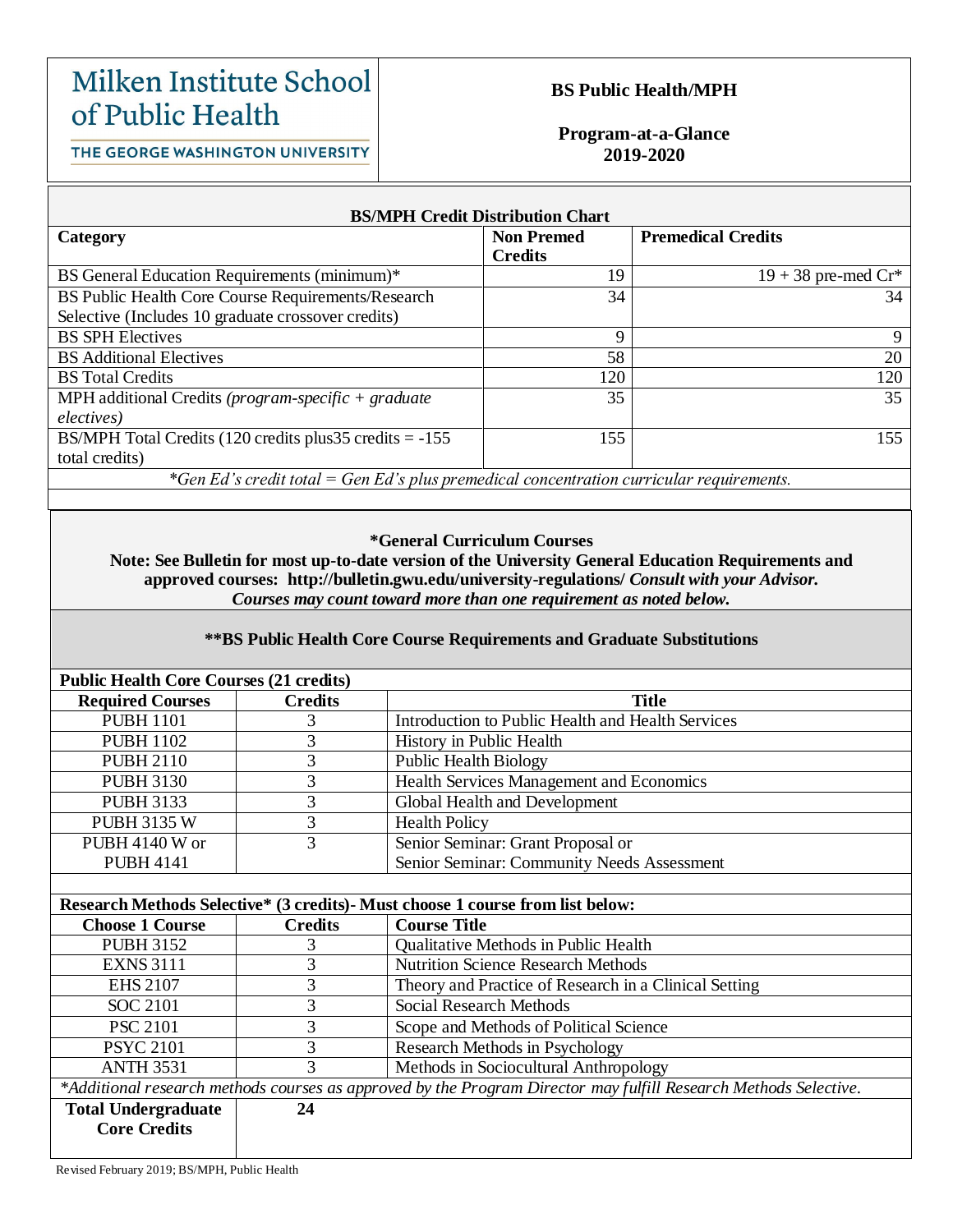| <b>Graduate Level Course Substitutions</b> |    |                                                                      |
|--------------------------------------------|----|----------------------------------------------------------------------|
| <b>PUBH 6007</b>                           |    | Social and Behavioral Approaches to Public Health                    |
|                                            |    | (Replaces PUBH 2112 Principles of Health Education and Health        |
|                                            |    | Promotion [3 credits] in the BS Public Health Program)               |
| PUBH 6003                                  | 3  | Principles and Practice of Epidemiology                              |
|                                            |    | (Replaces PUBH 3131 Epidemiology: Measuring Health and Disease [3]   |
|                                            |    | credits] in the BS Public Health Program)                            |
| <b>PUBH 6011</b>                           | 3  | Environmental & Biological Fundamentals of Public Health (Replaces   |
|                                            |    | PUBH 3132 Health and Environment [3 credits] in the BS Public Health |
|                                            |    | Program)                                                             |
| Graduate Elective                          | 2  | An approved graduate elective [2 credits] replaces an undergraduate  |
|                                            |    | elective [3 credits] in the BS Public Health Program                 |
| <b>Total Graduate Cross</b>                | 10 |                                                                      |
| <b>Over Credits</b>                        |    |                                                                      |
| <b>Total Core Credits</b>                  | 34 |                                                                      |

| <b>Approved Public Health Elective Courses (9 credits)</b> |                |                                                                        |  |
|------------------------------------------------------------|----------------|------------------------------------------------------------------------|--|
| <b>Elective Courses</b>                                    | <b>Credits</b> | <b>Course Title</b>                                                    |  |
| <b>AMST 3950</b>                                           | 3              | Topics: Narrative Medicine in American History only                    |  |
| <b>ANTH 3504</b>                                           | $\overline{3}$ | Illness, Healing and Culture                                           |  |
| <b>ANTH 3513</b>                                           | 3              | Anthropology of Human Rights                                           |  |
| <b>ANTH 6302</b>                                           | 3              | <b>Issues in Development</b>                                           |  |
| <b>BADM 4101</b>                                           | $\overline{3}$ | <b>Business Law and Ethics</b>                                         |  |
| <b>BIOC 3560</b>                                           | 3              | Diet, Health, and Longevity                                            |  |
| BISC 3450/3450W                                            | $\overline{3}$ | <b>Evolutionary Medicine</b>                                           |  |
| <b>EHS 2107</b>                                            | 4              | Theory and Practice of Research in a Clinical Setting                  |  |
| <b>EXNS 1114</b>                                           | 3              | Community Nutrition                                                    |  |
| <b>EXNS 1199</b>                                           | $\overline{3}$ | Topics: Nutrition & Disease only                                       |  |
| <b>EXNS 2119</b>                                           | 3              | <b>Introduction to Nutrition Science</b>                               |  |
| <b>EXNS 2122</b>                                           | 3              | Food Systems in Public Health                                          |  |
| <b>GEOG 1003</b>                                           | 3              | Society and Environment                                                |  |
| <b>GEOG 2104</b>                                           | $\overline{3}$ | Introduction to Cartography and GIS                                    |  |
| <b>GEOG 2127</b>                                           | 3              | <b>Population Geography</b>                                            |  |
| <b>GEOG 2137</b>                                           | 3              | <b>Environmental Hazards</b>                                           |  |
| <b>HIST 3363</b>                                           | 3              | Race, Medicine, and Public Health                                      |  |
| <b>HLWL 1106</b>                                           | $\overline{3}$ | Drug Awareness                                                         |  |
| <b>HLWL 1109</b>                                           | 3              | <b>Human Sexuality</b>                                                 |  |
| <b>HONR 2047</b>                                           | $\overline{3}$ | Special Topics- Medicine and Society only                              |  |
| <b>HONR 2047</b>                                           | 3              | Special Topics- Gender, Race, and Science only                         |  |
| <b>HSCI 2101</b>                                           | $\overline{3}$ | Psychosocial Aspects of Health and Illness (residential delivery only) |  |
| <b>HSCI 2105</b>                                           | 3              | Current Issues in Bioethics (residential delivery only)                |  |
| <b>IAFF 2190W</b>                                          | 3              | Topics: Science, Policy and Tech only                                  |  |
| <b>PHIL 2124</b>                                           | $\overline{3}$ | Philosophies of Disability                                             |  |
| <b>PHIL 2281</b>                                           | 3              | Philosophy of the Environment                                          |  |
| <b>PSYC 3128</b>                                           | $\overline{3}$ | <b>Health Psychology</b>                                               |  |
| <b>PSYC 3199</b>                                           | 3              | Topics: Substance Abuse and Addiction only                             |  |
| <b>PSYC 4202W</b>                                          | $\overline{3}$ | Applied Social Psychology Research Lab: Discrimination and Health      |  |
|                                                            |                | only                                                                   |  |
| <b>PUBH 2113</b>                                           | 3              | Impact of Culture Upon Health                                          |  |
| <b>PUBH 2114</b>                                           | $\overline{3}$ | Environment, Health and Development                                    |  |

Revised February 2019; BS/MPH, Public Health